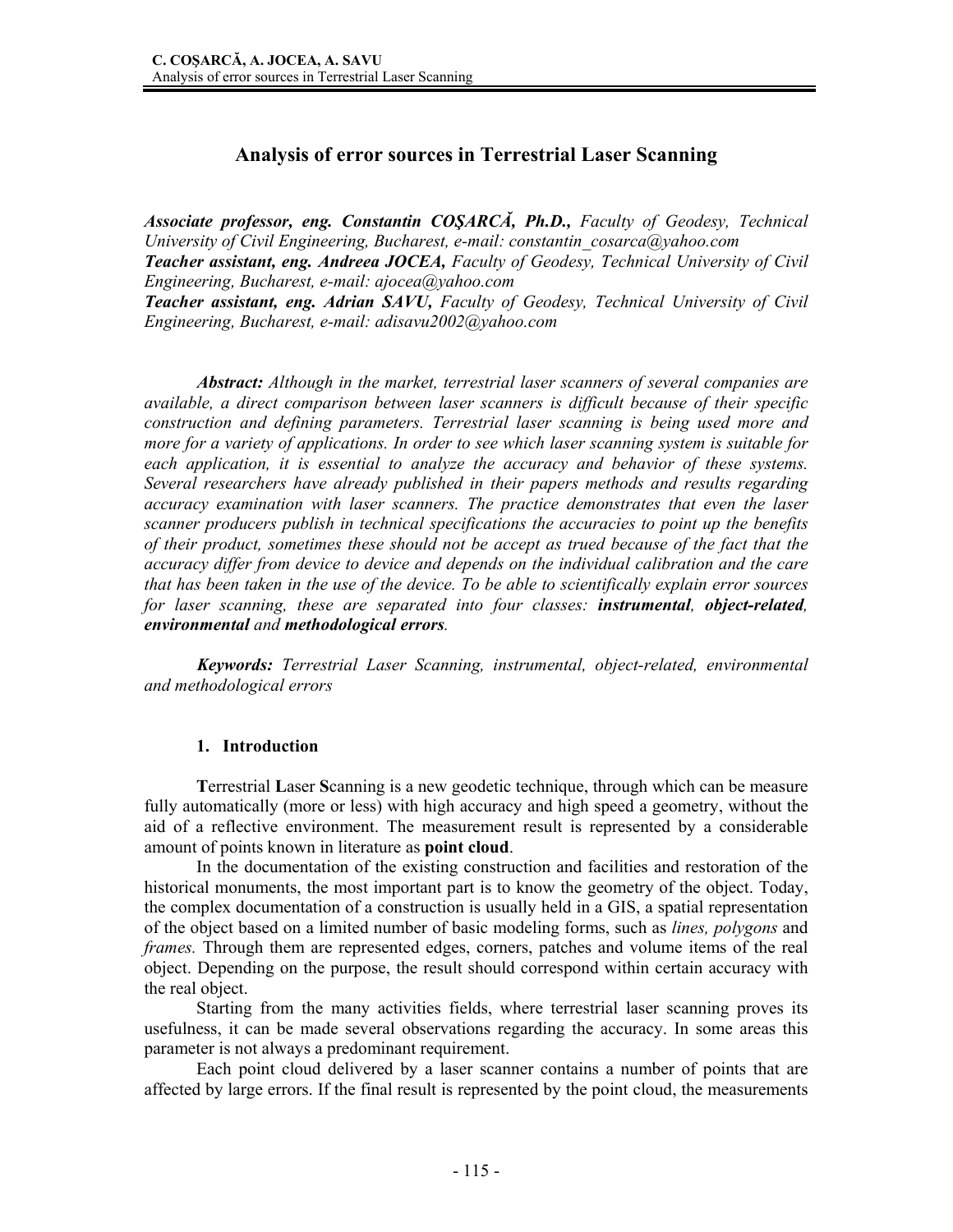precision can not be guarantee with the same level like a measurement done with a conventional topographic instrument.

A standard deviation for a few millimeters for a point contained by the scanned area is not leaving so much in evidence if this point is a part of an element which by processing operation has a regular geometry (patch, cylinder, etc) and if this point is used only to find parameters that are describing this item to a CAD representation. If we have to model irregular surfaces (usual through polygonal networks - grid or mesh) or point clouds affected by *noise* we may have difficulties in processing, especially with the finishing of the edges.

### **2. Classification of error sources**

Until now, the research institutes have realized some tests using different models of laser scanners. From these analyses resulted a description of the error sources which may affect the terrestrial laser scanning measurements. These error sources may be separated in four classes:

### ¾ **instrumental errors;**

¾ **errors related to the form and the nature of the scanned object;** 

¾ **errors caused by the environmental in which is performed the scanning;**  ¾ **methodological errors.** 

Practical experience has shown that reducing or eliminating the effect of these errors depends on the individual calibration of each type of instrument and the care that has been taken in the use of the instrument.

### Taking into account the size of the object and the distance at which it is situated the conclusion would be that *the scan procedures should be performed with an adequate scanner.*

While most specialists tend to consider the accuracy parameters as the predominant considerations in the comparison of measurements equipment, for practical uses are numerous other features which may be decisive in delivering a project.

### **2.1 Instrumental errors**

Instrumental error may be categorized into *systematic* and *random* error and may be appropriate type of scanner. Random errors affect mainly the precision of the distance and angle measurements in the case of instruments that use *time of flight* principle. Systematic errors can be generated by the non-linearity of the time or temperature measuring system, which can strongly influence the electronic distance measurements.

#### **2.1.1 Laser Beam width**

One of the important properties of a scanner which strongly influences both the point cloud resolution and positional uncertainty is the laser beam width. Laser beam width increases once with the distance travelled. According to Weichel (1990) a laser beam width can be expressed as:

$$
r(\rho_r) = r_0 \sqrt{1 + \left(\frac{\lambda \rho_r}{\pi r_0^2}\right)^2}
$$
 (1)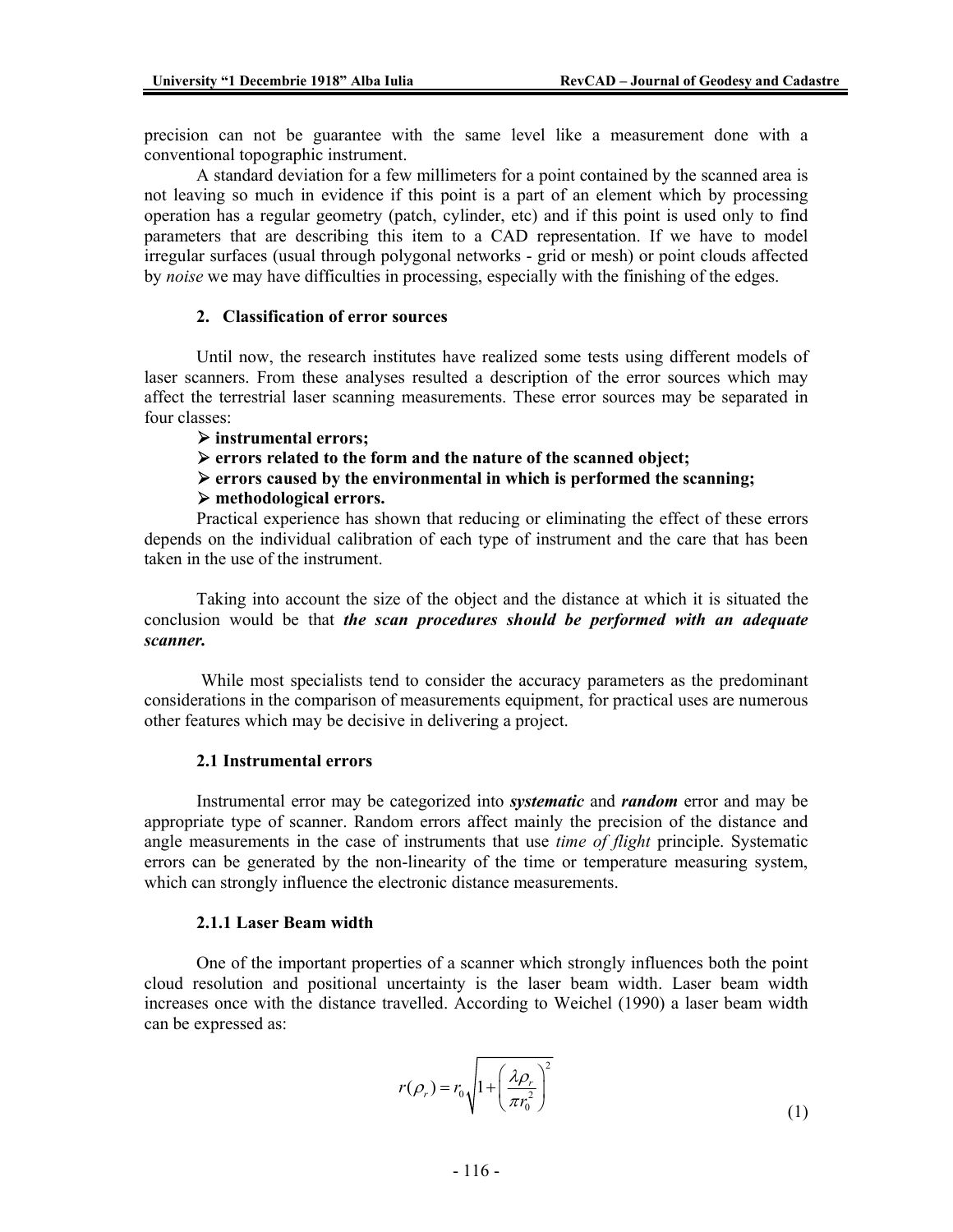where:

- $-\rho_r$  is range relative to the beam waist location;
- *r* is the radius of the laser beam;
- *r0* is the minimum radius of the laser beam called the beam waist

The expansion of the laser beam is linear for long ranges, so divergence is often specified in term of initial diameter plus a linear expansion factor. Though several diameter definitions exist the most common definition is  $e^{-2}$  which encircles 86% of the total beam power within the Gaussian **irradiance<sup>1</sup>** distribution (Marshall, 1985).

Basically, the beam divergence has an effect on the angle measurements. The apparent location of the observation is along the centerline of the emitted beam. According to the practical experience the uncertainty of the position of the apparent location of the observation is equal with  $\frac{1}{4}$  of the beam diameter.

#### **2.1.2 Boundaries effect**

One of the most important consequences of the laser beam is the boundaries effect. Since the laser beam is not a geometrical point, but an ellipse, when it hits a boundary of an occlusion, it is divided in two parts. A part of the beam will be reflected there and the rest may be reflected from the adjacent surface, a different surface behind the occlusion boundary. Hence, the reflected flux (irradiance) at this point will be a weighted average of the irradiance reflected by both surfaces.

Figure 1. Erroneous measurements at the boundary of an occlusion (S. Sotoodeh, 2006)

#### **2.1.3 Range accuracy**

In terrestrial laser scanning ranging is carried out either by triangulation or by measuring time of flight of the laser signal. Another possibility to determinate the traveling time of the signal is realized by measuring phase difference between transmitted and received signal.

The range resolution for the triangulation scanners can be expressed by:

$$
\delta_z \approx \frac{Z^2}{f \cdot D} \delta_p \tag{2}
$$

where:

 $\overline{a}$ 

**-** *f* is the effective position of the laser spot (effective focal length);

**-** *D* is the length of the triangulation baseline;



**<sup>1</sup>** *"Irradiance" is the radiometry term for power of electromagnetic radiation at a surface, per unit area. Irradiance is used when the electromagnetic radiation is incident on the surface. Radiant emittance is used*  when the radiation is emerging from the surface. The SI unit for these quantities is watt/m<sup>2</sup>.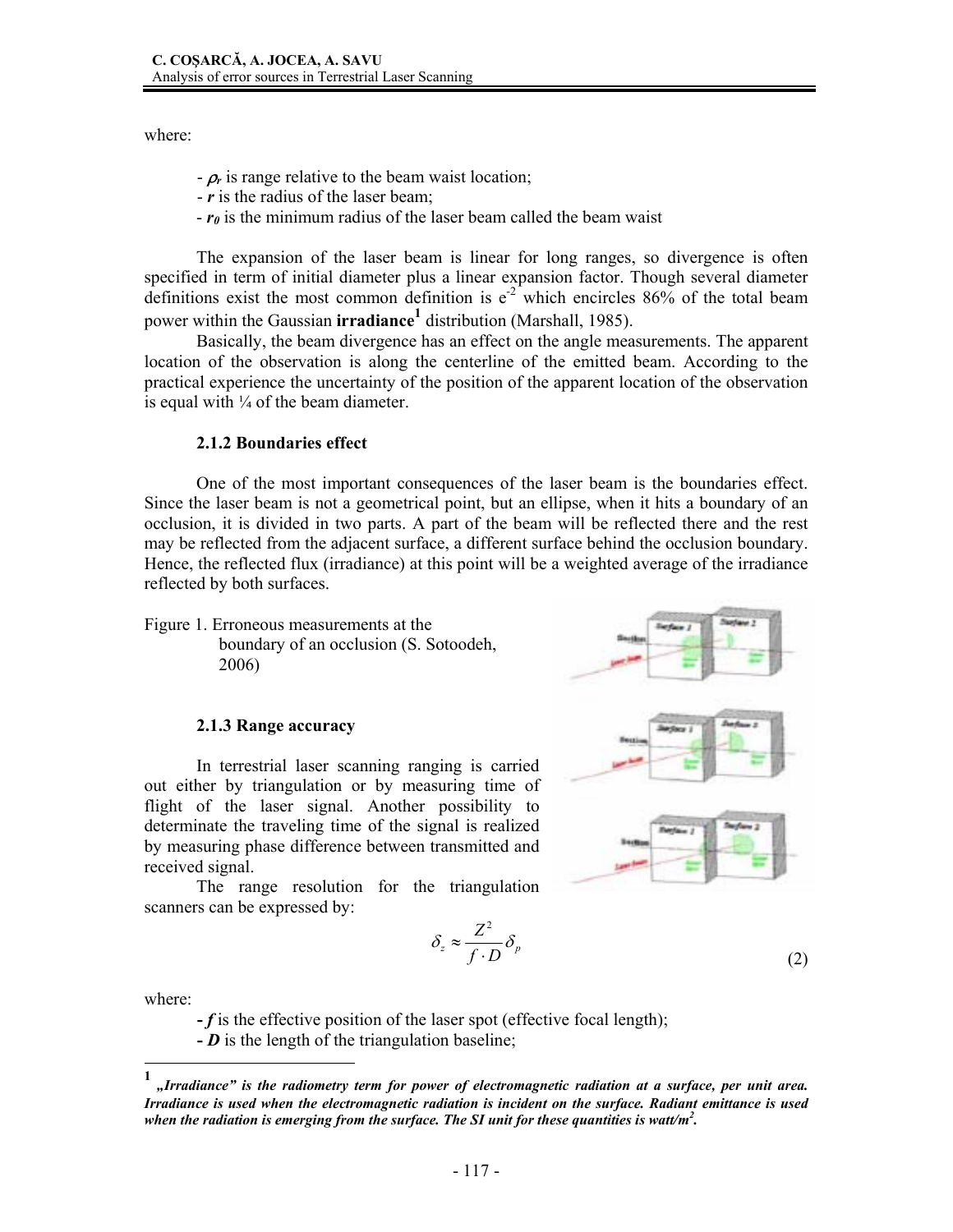- $-\delta_p$  is the resolutions in laser position it depends on the type of the laser sensor,
- peak detector algorithm, signal-to-noise ratio and the image laser spot shape;

- *Z* is the distance to the scanned surface.

For the time of flight scanners, it is known that the range accuracy depends on the time interval counter. In this case the range accuracy is represented by:

$$
\delta_z \approx \frac{c \cdot T_t}{2\sqrt{SNR}}
$$
\n(3)

where:

- $T_t$  is the pulse rise time;
- *SNR* is *signal-to-noise ratio*;
- *c* is the speed of light.

In continuous wave laser ranging the laser intensity is modulated with a well defined function, e.g. a sinusoidal or a square wave signal. The range accuracy depends only on the modulated wavelength  $(\lambda_m)$  and the *signal-to-noise ratio* and can be described by:

$$
\delta_z \approx \frac{\lambda_m}{4\pi \cdot \sqrt{SNR}}
$$
 (4)

#### **2.1.4 Angular accuracy**

Most laser scanner use small rotating device (mirror, prism) to deflect the laser pulse in a certain direction. Any small angular difference depends on the distance from the instrument to the investigated object and it may generate considerable errors in the coordinates of the points.

Angular accuracy depends on the positioning errors of the rotating device and the accuracy of the angular measurements device.

 *The practical experiments show that the influence of these errors can be detected by measuring small horizontal angles and spatial distances between objects (e.g. spheres) which are located at the same distance from the scanner and comparing those with measurement results obtained with classical surveying instruments.* 

#### **2.1.5 Axis errors**

Unfortunately, the mechanical design of laser scanners is different to total stations. Most investigations used for calibration of total stations cannot be applied to laser scanners. The measurements in two faces as well as the repetition of single point measurements are impossible.

From the development of the laser scanner calibration procedures result a geometric model which imposes to take into account the following axis:

 $\hat{\varphi}$  Vertical axis (principal axis): allows to the system to move the laser beam horizontally. Depending on the type of the scanner, panoramic or camera-scanner, this is the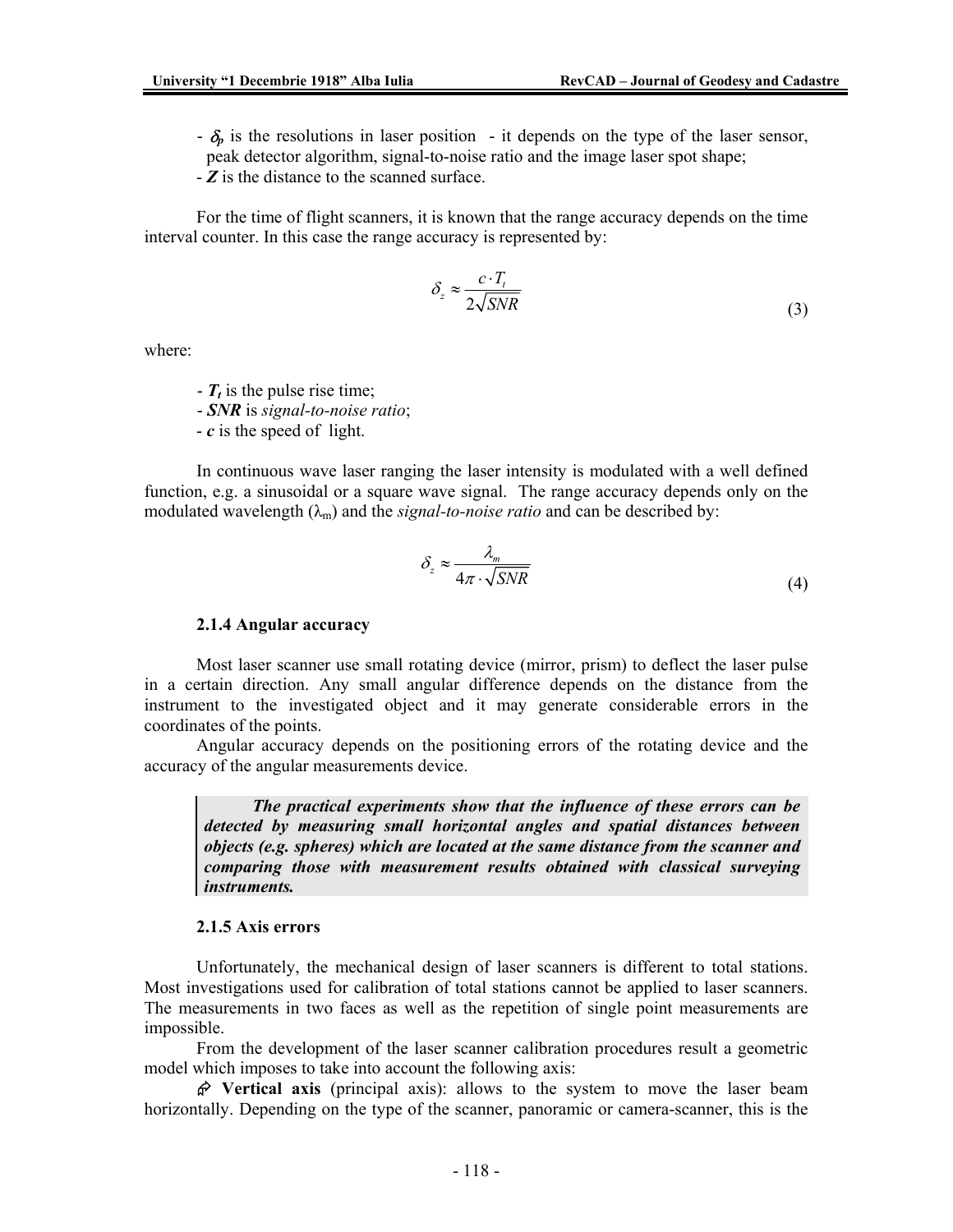rotation axis of the scanning unit or is the axis which is orthogonal to the axis of the two rotating mirrors;

¬ **Collimation axis**: is defined by the center of the scanning mirror and the center of the laser spot deflected on the scanned object;

¬ **Horizontal axis** (secondary axis): defined by the rotation axis of the deflecting mirrors.

*Due to the tolerances indicated by the producers, these axis are not perfectly aligned and – consequently – exist the possibilities to meet the effect of the errors known from the classical measurement instruments: the collimation error and the non-horizontality of the secondary axis error.* 

### **2.2 Errors related to the form and the nature of the scanned object**

#### **2.2.1 Surface reflectance**

Starting from the assumption that laser scanners measure the laser beam reflections from the surface of an object, we have to deal with the physical laws of reflection and optical properties of materials of the investigated object. The surface reflection of monochromatic light shows reflected beams in many directions (Figure 2).





This type of diffuse (isotropic) reflection can be described by Lambert's *cosine* law:

$$
I_{refl.}(\lambda) = I_i(\lambda) \cdot k_d(\lambda) \cdot \cos(\theta) \tag{5}
$$

where:

- $-I_i(\lambda)$  is the incident light intensity as a function of wavelength (color);
- $-k_d(\lambda)$  is the diffuse reflection coefficient which is also a function of wavelength;
- $-\theta$  is the angle between the incident light and normal vector to the surface.

 This formula shows us that the strength of the returning signal is influenced (among other facts such as distance, atmospheric conditions, incident angle) by the reflective abilities of the surface (*albedo*).

 This means that for very dark surfaces (*black*) which absorb most of the visible spectrum, the reflected signal will be very weak. Thus the point accuracy obtain from the measurements will be affected by errors (*noises*). High reflective surfaces (e.g. *white* surfaces) yield strong reflections. However, if the object reflectivity is too high (shiny surface are not easy to record), the laser beam is totally reflected in mirroring direction and will hit another surface or will spread or dispersed. When the laser beam is dispersed on an irregular surface, the deflection results yields a random model known as *speckle noise*.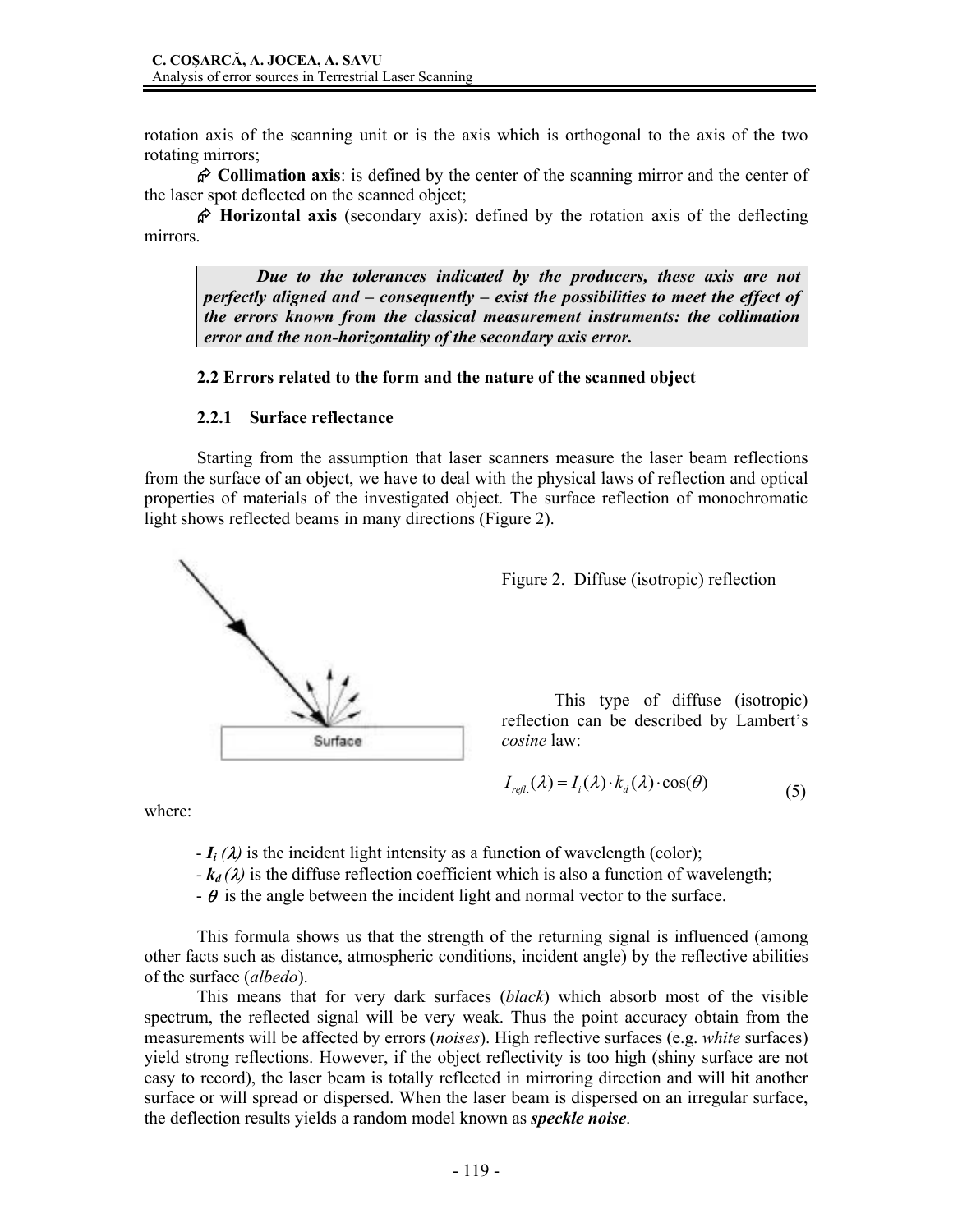It has been observed that recording surfaces of different reflectivity leads to systematic errors in distance measurements. Sometimes these errors can be greater than the standard deviation of a single distance determination.

 In the same way the reflectance properties and color properties affect the accuracy of point determination. From practical experience it was found that there is a significant systematic range discrepancy, which can be – generally - correlated with different color of each surface with respect to the wavelength of the laser used.

# **2.2.2. Multipath reflection**

Besides the reflectance effect, there are situations in which a number of materials have a translucent coating that allows the laser beam to refract and reflect on the surface of material itself (Figure 3).



Figure 3. Refraction and reflection effect in translucent materials

 This effect leads to an additional constant to the distance measurements which has to be taken into account in computation.

# **2.3 Errors caused by the environmental in which is performed the scanning**

### **2.3.1 Temperature**

It is necessary to be noted that temperature inside the scanner may be higher than the temperature of the surrounding atmosphere, due to internal heating of the components and external influences (e. g. sunlight). External radiations may influence one side of the tripod or scanner, which - by dilatation – can easily lead to distortion of the scan data.

Besides equipment temperature, an important factor of disturbance is represented by the scanned surface temperature. When scanning a hot object, the reflected radiations of the scanned environmental reduce the signal-to-noise ratio and the default precision of the distance measurements.

### **2.3.2 Atmosphere**

Laser scanners operate properly when they are used in an environmental scanning which has a constant temperature along the measured distances. The accuracy of the measured distances will be affected when in the field of measuring emerge temperature differences.

Similar to all cases of distance measuring using laser technique, the environmental errors are caused by the atmospheric variations in temperature, pressure and humidity, all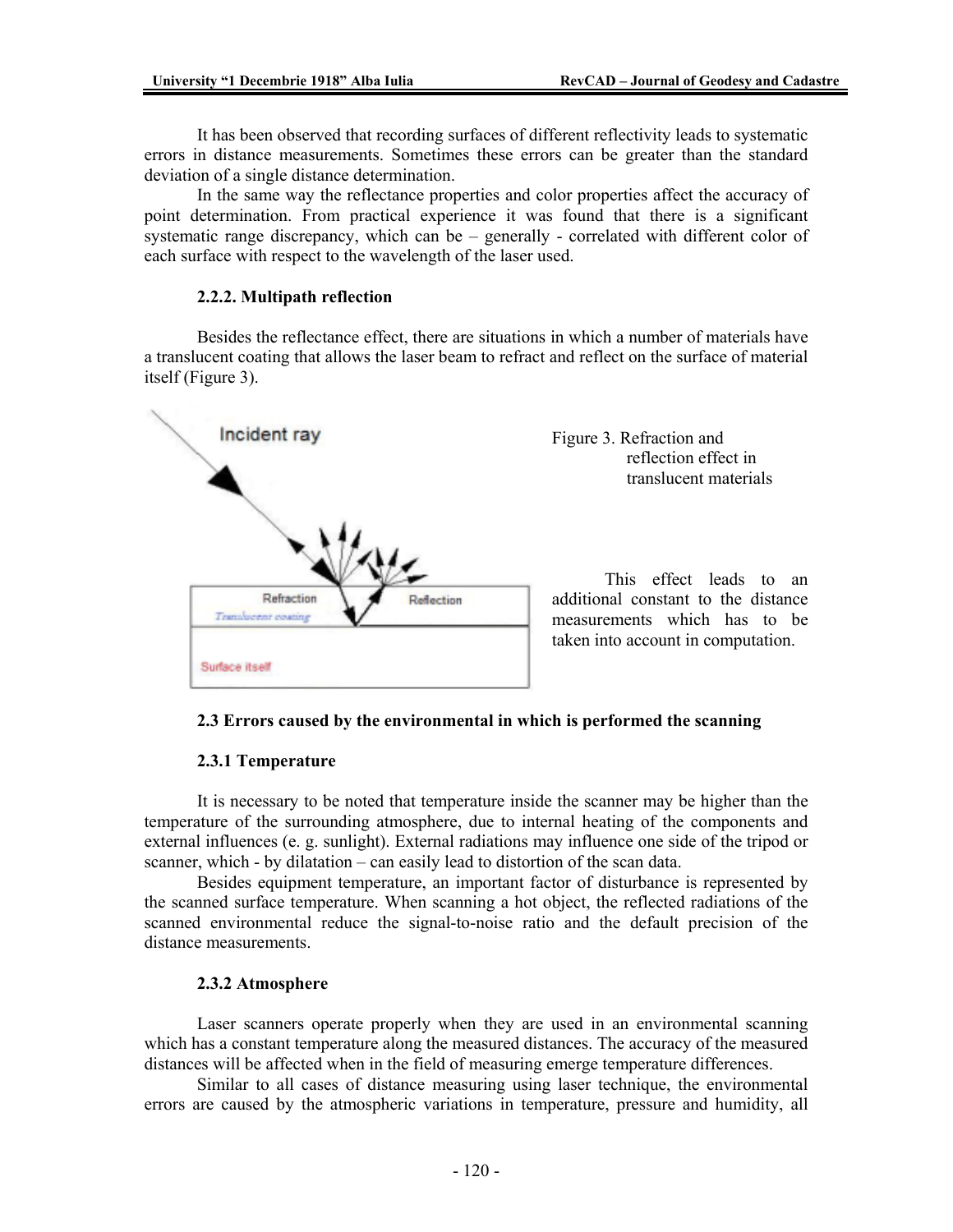these affecting the value of the index of refraction and the length of the electromagnetic wave. This means that the speed of laser light is strongly dependent on the air density.

Most software components which guide and lead the scanning operations enable the possibility of setting atmospheric parameters in order to reduce the effect of the errors caused by atmospheric propagation.

In general, laser scanners are preset with values for atmospheric parameters (**ISO**  standard): 15°C and 1013.25 hPa. When working in different weather conditions than standard atmosphere it is necessary to readjust these parameters.

*A difference in temperature of 10<sup>o</sup> C or in air pressure of 35 hPa may leads to a scanned distance error of 1 mm/100m.* 

In terrestrial laser scanning this effect does not have a great influence on the results for small and medium scan distances.

When we are speaking about long distances or high precision scans, it is necessary to apply the correct atmospheric parameters.

*When working, for example, in mountain regions, can be estimated that the temperature decrease with 0.65o C/100 m and air pressure decrease with 10 hPa/100 m. For a scan station situated at 2000 m the influence of the atmospheric parameters on the error of measured distances may lead to values up to 8 mm / 100 m.* 

### **2.3.3 Interfering radiations**

When laser scanners operate in very close frequency bands, the precision of distance measurements may be influenced by external radiation (e.g. sunlight, lamp). In this case, in the reception unit can be applied special optical interference filters which allow to the receiver to reach the correct frequencies.

# **2.3.4 Distortions from motions**

Most laser scanners have a scan rate of 2000 to 500000 points per second. Although this rate is very high, scanning with a high resolution can take  $20 - 30$  minutes for the scanners that use *time - of - light* principle or 10 minutes for the scanners based on *phase difference* principle. During this time, the scanner is susceptible to vibration which may cause small displacements known as distortions from motions.

As each point is taken at different time, any motion of the scanned object or scanner will distort the collected data. For this reason, it is necessary that the scanner to be mounted on a stable platform to minimize the vibration phenomena.

Also, the scanned object must be fixed. Scanning object in motion is very difficult.

In a previous paragraph it was mentioned that the scanners can support movements (small displacement, distortions) due to the temperature changes, the best known case being the influence of solar heat on the tripod legs.

On the latest laser scanner systems (so-called *scan-stations*) the compensation of any movements during the scan process is realized through a dual axis compensator.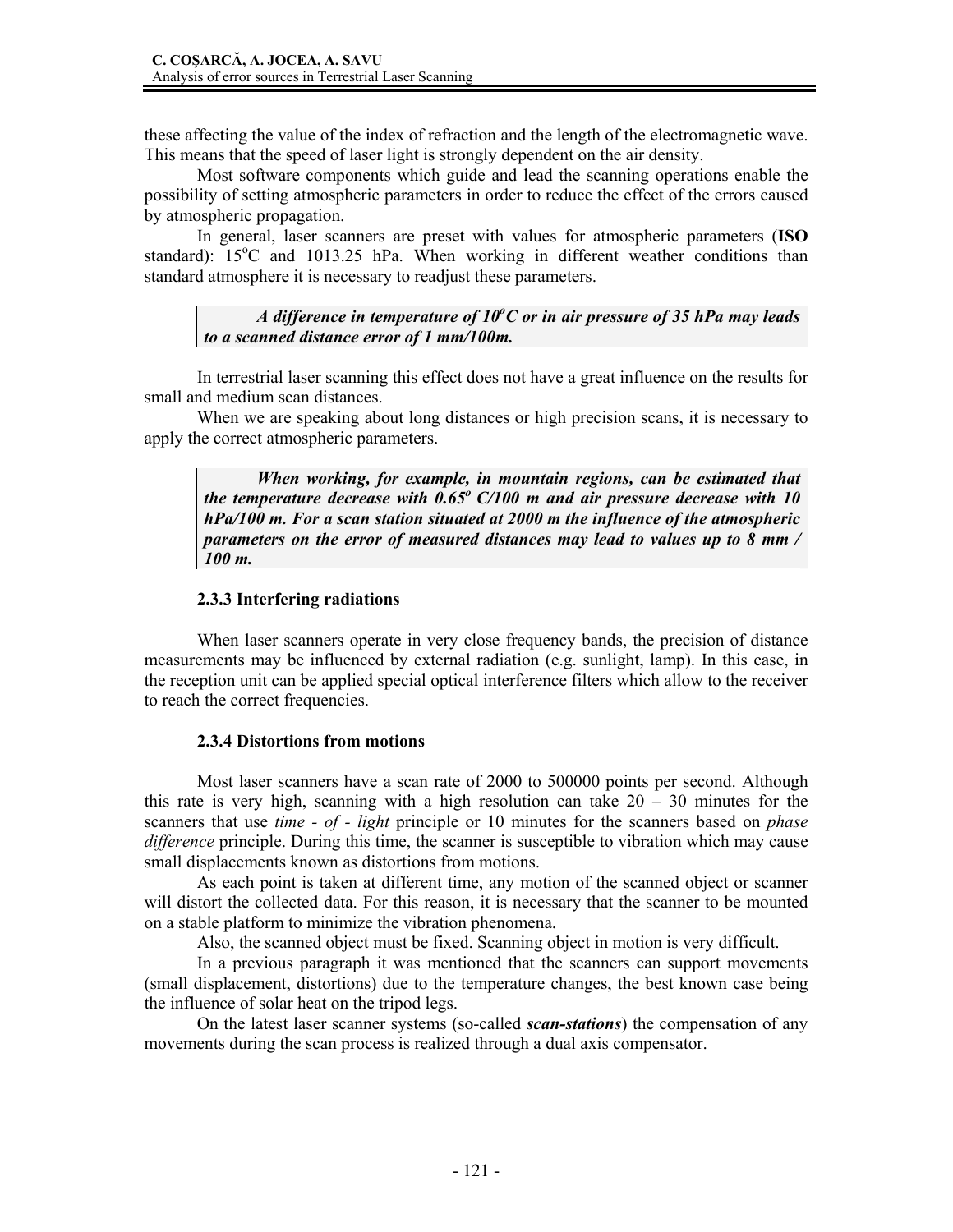

| Scanner/<br><b>Criterion</b>    |   | <b>Trimble</b><br>GX <sup>-</sup> | Leica<br><b>ScanStation</b> | Leica<br><b>ScanStation</b><br>2 | <b>Riegl LMS-</b><br><b>7.420i</b> | <b>FAROLS</b><br><b>880 HE</b> | $Z+F$<br><b>IMAGER</b><br>5006 |
|---------------------------------|---|-----------------------------------|-----------------------------|----------------------------------|------------------------------------|--------------------------------|--------------------------------|
| Scan Method                     |   | Time-of-<br>flight                | Time-of-flight              | Time-of-flight                   | Time-offlight                      | Phase<br>difference            | Phase<br>difference            |
| Field of view [°]               |   | $360 \times 60$                   | 360 x 270                   | 360 x 270                        | $360 \times 80$                    | 360 x 320                      | 360 x 310                      |
| Scan distance<br>m <sub>l</sub> |   | 350                               | 300                         | 300                              | 1000                               | < 76                           | < 79                           |
| Scanning speed<br>[pts/sec]     |   | < 5000                            | ${}<$ 4000                  | < 50000                          | $\leq 11000$                       | 120000                         | < 500000                       |
| Angular                         | V | 0,0018                            | 0.0023                      | 0,0023                           | 0,0020                             | 0,00900                        | 0,0018                         |
| Resolution                      | H | 0,0018                            | 0.0023                      | 0.0023                           | 0,0025                             | 0,00076                        | 0,0018                         |
| 3D scan<br>precision            |   | 12mm<br>/100m                     | 6mm/50m                     | 6mm/50m                          | 10 <sub>mm</sub> / 50 <sub>m</sub> | 3mm/25m                        | $10$ mm /50m                   |
| Camera                          |   | integrated                        | integrated                  | integrated                       | add on option                      | add on<br>option               | add on<br>option               |
| Inclination<br>sensor           |   | compen-<br>sator                  | compensator                 | compensator                      | compensator                        | yes                            | yes                            |

Figura 4. Terrestrial laser systems

Table 1. Technical specifications of the terrestrial laser scanner systems regarding the scanning accuracy (K. Mechelke, T. Kersten, M. Lindstaedt, 2008)

### **2.4 Methodological errors**

These errors are due to the chosen measurement method or the user experience which is not too familiar with this technology. For instance, if the user sets the *grid density* (resolution) higher than the laser scanner point accuracy, the signal reception process will have a higher frequency than the doubled bandwidth of the maximum frequency (the scan will be oversampled. In this case, there are generated *extra noises* and the scanning process time will increase substantially.

Another possible error sources could be the wrong choice of the terrestrial laser scanner. Choosing an inadequate scanner with a maximum distance that is near the maximum distance of the object scanned will lead to an inaccurate scan product.

Other possible errors may occur during the registration process. These errors depend on the method used to register the multiple point clouds.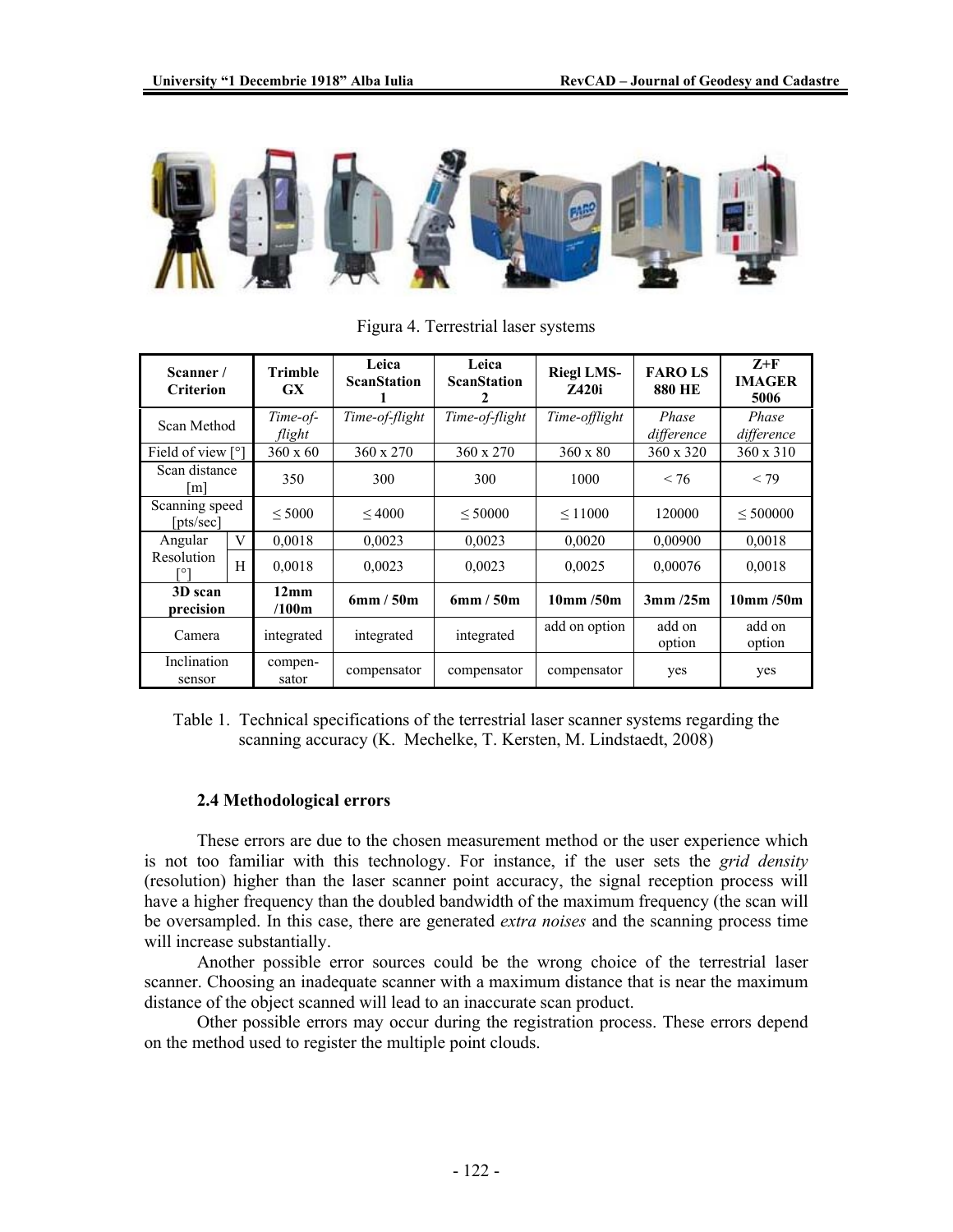# **3. Conclusions**

Laser scanners are optical measuring systems based on a transmission of laser beam by moving (sweeping or rotating) mirrors on object surfaces. The object is lighted point by point and then the reflected laser beam is detected. In opposite to measurements on reflectors, the accuracy of distance measurements depends on the intensity of the reflected laser beam. Physical laws describe the functionality between accuracy and intensity (Gerthsen 1993). Main parameters in these functions are the distance, the angle of incidence, and surface properties (Ingensand et al. 2003).

Several practical investigation concerning the accuracy characteristics were achieved using the geodetic class scanning systems: GX Trimble, Leica ScanStation 1, Leica ScanStation 2, RIEGL LMS-Z420i, Faro LS 880, Imager 5006 - Zoller & Fröhlich and Leica HDS 6000 (Figure 4). The results are presented in the above table (Table 1).

# **4. Bibliography**

| 1. | Boehler, Wolfgang   | <b>3D Scanning Instruments.</b>                                              |  |  |
|----|---------------------|------------------------------------------------------------------------------|--|--|
|    | Marbs, Andreas      | Institute for Spatial Information and Surveying Technology,                  |  |  |
|    |                     | FH Mainz, University of Applied Science, Holzstrasse 36,                     |  |  |
|    |                     | 55116 Mainz, Germany.                                                        |  |  |
| 2. | Boehler, W.         | The potential of non-contact close range laser scanners for                  |  |  |
|    | Heinz, G.           | cultural heritage recording.                                                 |  |  |
|    | Marbs, A.           | Institute for Spatial Information and Surveying Technology,                  |  |  |
|    |                     | FH Mainz, University of Applied Science, Holzstrasse 36,                     |  |  |
|    |                     | 55116 Mainz, Germany.                                                        |  |  |
| 3. | Coșarcă, Constantin | Sisteme de Măsurare în Industrie.                                            |  |  |
|    |                     | Curs anul VI - Studii aprofundate, București, 2009.                          |  |  |
| 4. | Heunecke, O.        | Laser Scanning – recent developments of a new geodetic                       |  |  |
|    |                     | technique.                                                                   |  |  |
|    |                     | Prelegeri Facultatea de Geodezie a Universității Tehnice de                  |  |  |
|    |                     | Construcții București, 2004.                                                 |  |  |
| 5. | Ingesand, H.        | <b>Performances</b><br><b>Terrestrial</b><br>and<br><i>Experiences</i><br>in |  |  |
|    | Ryf, A.             | Laserscanning.                                                               |  |  |
|    | Schulz, T.          | Institute of Geodesy and Photogrammetry, ETH Zurich                          |  |  |
| 6  | Ingesand, H.        | <b>Terrestrial Laser Scanning - Investigations</b><br>and                    |  |  |
|    | Schulz, T.          | <b>Applications for High Precision Scanning</b>                              |  |  |
|    |                     | Institute of Geodesy and Photogrammetry, ETH Zurich                          |  |  |
| 7. | Jocea, Andreea      | <b>Terrestrial 3D Laser Scanning Application in</b><br>Civil                 |  |  |
|    |                     | <b>Engineering Projects.</b>                                                 |  |  |
|    |                     | Proiect de Diplomă, 2005.                                                    |  |  |
| 8. | Kersten, Th.        | Geometric Accuracy Investigation of the Latest Terrestrial                   |  |  |
|    | Mechelke, K.        | <b>Laser Scanning Systems.</b>                                               |  |  |
|    | Lindstaedt, M.      | $TS 2D - California$ of Instruments, Integrating Generation                  |  |  |
|    | Sternberg, H.       | FIG Working Week 2008, Stockholm, Sweden, $14 - 19$ June,                    |  |  |
|    |                     | 2008.                                                                        |  |  |
| 9. | Kutterer, H.        | <b>Industrial Surveying.</b>                                                 |  |  |
|    |                     | Prelegeri Facultatea de Geodezie a Universității Tehnice de                  |  |  |
|    |                     | Construcții București, 2007.                                                 |  |  |